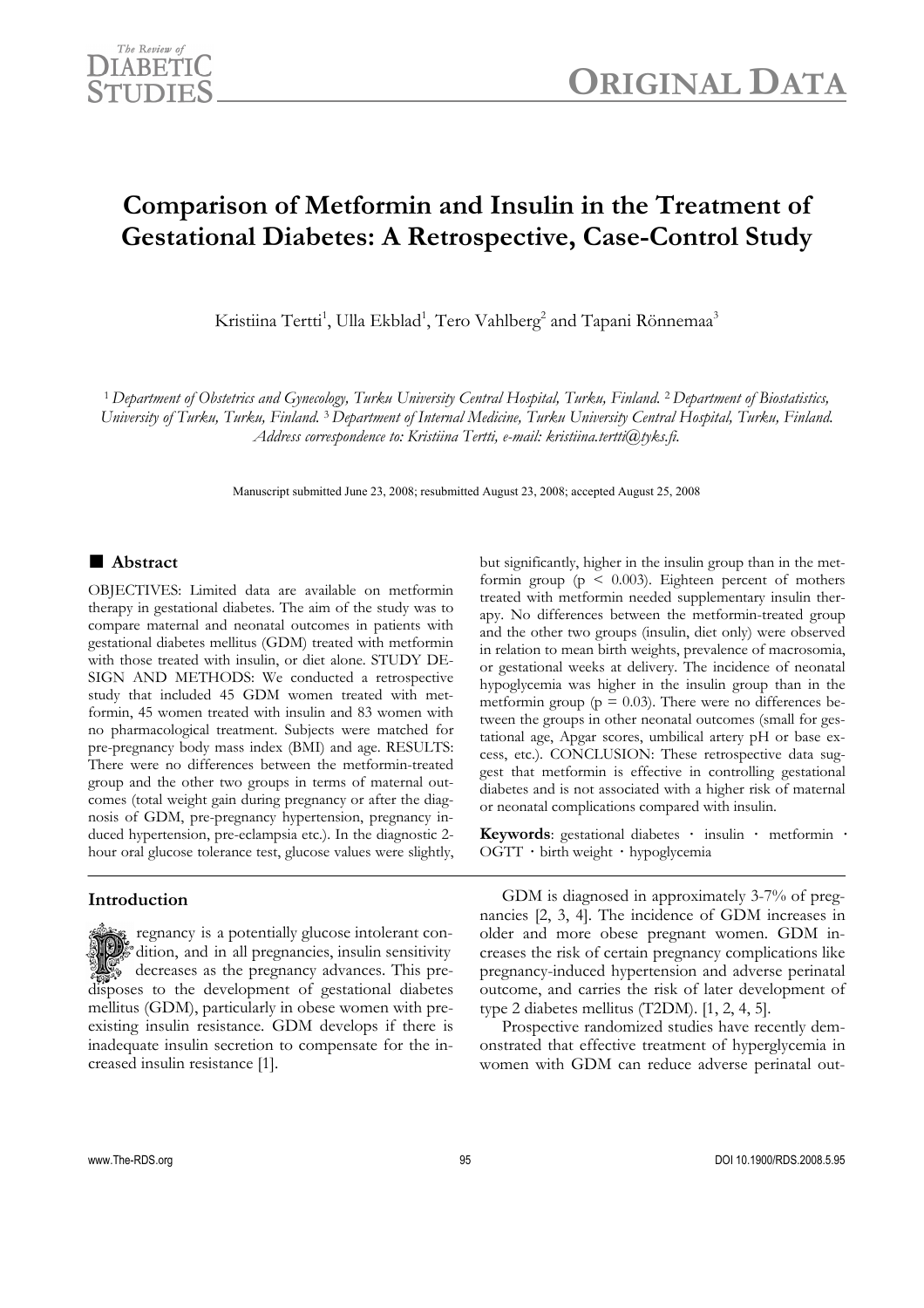comes [6]. The main purpose of treatment is to prevent fetal hyperinsulinemia and fetal macrosomia by reducing maternal glucose levels [7]. This is initially attempted by dietary and exercise counseling, but women often require additional treatment, which has traditionally been insulin [2]. The percentage of GDM patients needing pharmacological treatment varies from 20% to 60% in various studies [8]. However, the disadvantages of insulin for pregnant women, like other patients needing insulin, include the need to give injections, risk of hypoglycemia and risk of excessive weight gain [8, 9].

Theoretically, metformin is an alternative to insulin in the treatment of hyperglycemia during pregnancy. It decreases hepatic gluconeogenesis and improves peripheral glucose uptake [10]. It does not induce hypoglycemia and it is not associated with increased weight gain. Evidence supporting the use of metformin in pregnancy is available from studies in patients with polycystic ovary syndrome (PCOS). The syndrome is characterized by polycystic ovaries, oligo-amennorrhea, hyperandrogenism and insulin resistance. Metformin has been used in the treatment of infertility secondary to PCOS [4, 11]. Although it crosses the placenta, there is no evidence of adverse fetal effects [12, 13] or increased risk of major malformations when metformin is used in pregnant women [14]. Some PCOS studies, where metformin was used, reported a reduction in spontaneous abortion in the first trimester [15, 16] and metformin also seems to reduce the risk of GDM in PCOS-mothers [17]. Growth, motor and social development in the offspring of mothers who conceived and continued on metformin did not differ from that of control babies over the first 18 months of life [1].

In general, the number of studies reporting on the use of metformin in women with type 2 diabetes or GDM is still small. One retrospective study reported increased rates of pre-eclampsia and perinatal loss in a cohort of women with GDM or type 2 diabetes treated with metformin compared with a reference group treated with insulin [18],, but the groups were not well matched for age or body mass index. In the study of PCOS patients treated with metformin, the rate of preeclampsia did not differ compared with healthy control women even though women with PCOS were older and more obese [1]. There are two randomized studies comparing insulin and metformin in the treatment of GDM. One study with a small number of patients suggests that metformin is an effective alternative to insulin [19]. Another very recent multinational noninferiority study evaluated outcomes in terms of a

composite of neonatal complications. It turned out that treatment with metformin fell within the preset condition of being less than 10% worse than with insulin [20].

As previous retrospective studies on the use of metformin in GDM were not properly controlled, and there is only one large prospective study on this subject, we performed a study in which the GDM patients with various treatments were matched for prepregnancy body mass index (BMI) and age. In this retrospective study, we compared GDM patients treated with metformin with those treated with insulin or with diet only. We evaluated maternal and neonatal outcomes of pregnancies to obtain additional data on whether metformin can be considered to be an alternative pharmacologic treatment to insulin in GDM.

## **Materials and methods**

#### *Patients and measurements*

In Finland, the oral glucose tolerance test (OGTT) is performed in approximately 30% of all pregnant women, and approximately 5% of them need pharmacological treatment in addition to dietary therapy. In Turku University Central Hospital, metformin has been used as an alternative medication to insulin in GDM patients since 2002.

We conducted a retrospective analysis of all GDM pregnancies, where metformin was used from 2003- 2006 at Turku University Central Hospital in South Western Finland. We included 45 metformin-treated women and the same number of insulin-treated GDM control patients. These patients were matched for prepregnancy body mass index  $(BMI, kg/m^2)$  and age. Matching for BMI was performed by stratifying the mothers into five different BMI categories (<25, 25- 29, 30-34, 35-39,  $\geq 40$  kg/m<sup>2</sup>). Mothers were agematched by stratifying them into three age categories ( $\leq$ 25, 25-34 and  $\geq$ 35 years). We also had a reference group of GDM patients treated with diet alone  $(n =$ 83). We aimed for a ratio of two diet alone patients to each metformin patient, although seven metformin patients had only one control patient treated with diet alone. Data were collected retrospectively from the maternal and neonatal patient records.

Only patients with singleton pregnancies were included. Most patients (158 out of 173) were Caucasians. All but 16 were Finnish by birth, one was of Russian origin, one Asian and 14 were Kurds.

All the women in this study had a 2-hour 75g OGTT at 11-32 weeks because they belonged to a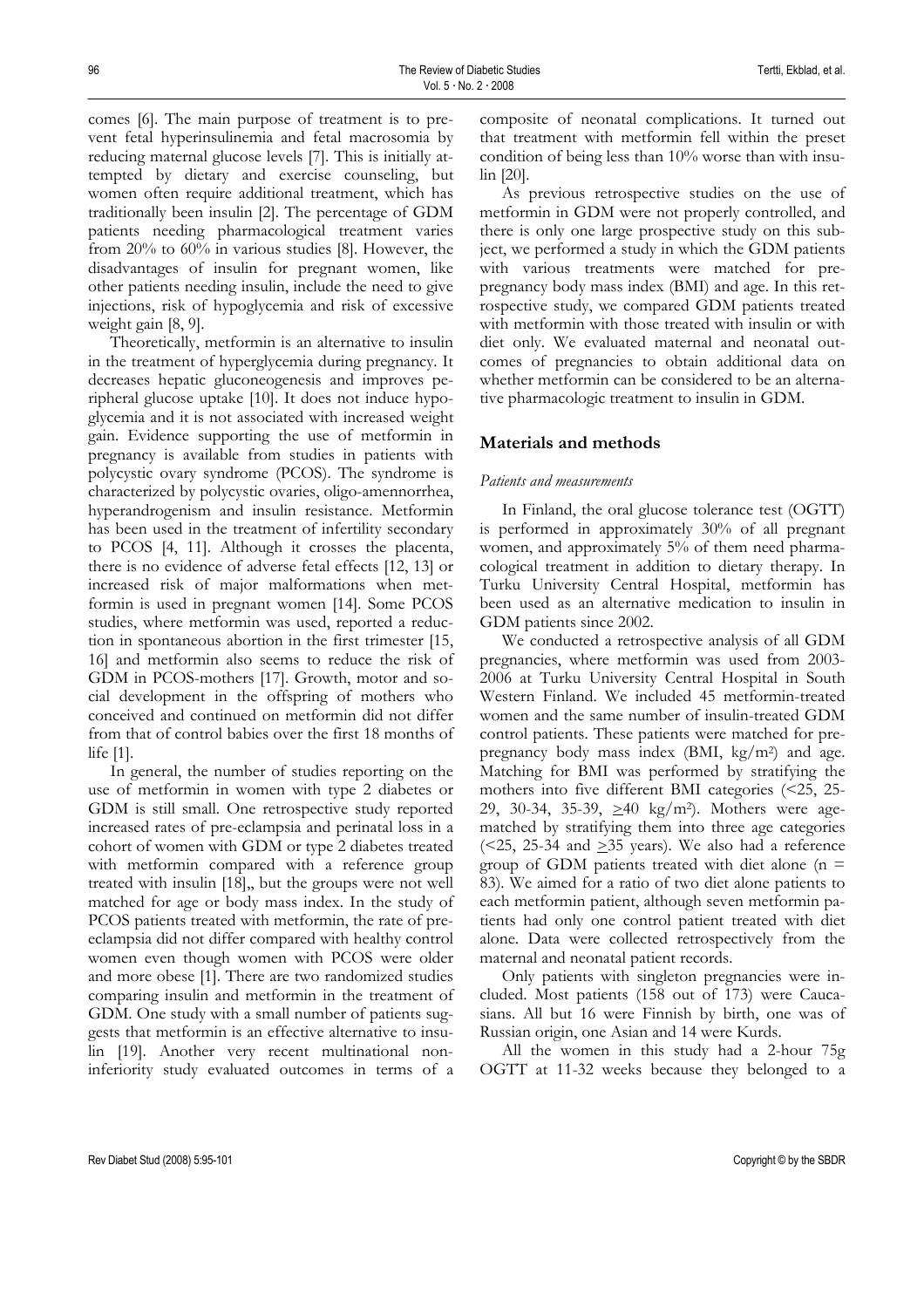high-risk group according to the protocol for the diagnosis of GDM used in Finland. The criteria for performing OGTT were those generally applied in Finland, i.e. one or more of the following criteria applied: BMI  $\geq$  25 kg/m<sup>2</sup>, age  $\geq$  40 years, previous macrosomic child, glucosuria during pregnancy, weight gain during pregnancy  $\geq 20$  kg, previous GDM or suspected fetal macrosomia in the current pregnancy [21]. Criteria for GDM were at least two out of three abnormally high plasma glucose value measurements in the 75 g OGTT (fasting  $\geq$  4.8, 1h  $\geq$  10.0, 2h  $\geq$  8.7 mmol/l). All women visited the hospital for an interview and for dietary counseling on low glycemic index and low saturated fat eucaloric diet. They were taught self-monitoring of plasma glucose, with instructions to measure fasting and postprandial values at 90 min after main meals at least four times a day during three consecutive days. They were also given instructions to keep a dietary record and exercise diary on glucose measurement days.

The mode of treatment, based on self-monitored plasma glucose values, was determined within a week after starting monitoring. Pharmacologic treatment was started if fasting plasma glucose was  $\geq$ 5.5 mmol/l at least twice, or fasting plasma glucose was at least once  $\geq$ 5.5 mmol/l and postprandial value  $\geq$ 7.8 mmol/l, or fasting plasma glucose was <5.5 mmol/l but postpran-

dial value was at least twice  $\geq 7.8$  mmol/l. If plasma glucose values remained below these limits, then dietary therapy was considered to be adequate.

The criteria for starting metformin were the same as for starting insulin. However, if fasting glucose value was above 7.0 mmol/l and/or postprandial values were above 10.0 mmol/l, then insulin was always started. In 2003-2004, only one obstetrician specializing in diabetes and pregnancy used metformin or insulin, while other obstetricians used insulin in all GDM patients needing drug treatment. In 2005-2006, all obstetricians started using metformin or insulin. There were no strict criteria according to which one of the two drugs was started in those whose glucose values did not exceed the limits for compulsory insulin treatment, but approximately 20% of the women refused to start insulin injections. These women were treated with metformin.

All women receiving metformin gave their informed oral consent. The initial dose of oral metformin varied from 500 mg once a day to 750 mg twice a day. Insulin treatment was usually started with intermediate-acting insulin. For patients treated with metformin, insulin was subsequently used as supplementary treatment if required. All patients had a third trimester ultrasound evaluation of fetal weight. Patients treated with metformin or insulin were scheduled sev-

| Parameter                                 | Metformin<br>$(n = 45)$ | Insulin<br>$(n = 45)$ | Diet only<br>$(n = 83)$ | Overall<br>p-value | Metformin vs. insulin<br>p; OR $(95\%CI)$ | Metformin vs. diet only<br>$p$ ; OR (95%CI) |  |
|-------------------------------------------|-------------------------|-----------------------|-------------------------|--------------------|-------------------------------------------|---------------------------------------------|--|
| Age $(yr)$                                | 32.8 $\pm$<br>5.0       | $32.7 \pm 4.7$        | $32.4 \pm 5.3$          | NS.                | <b>NS</b>                                 | NS.                                         |  |
| $BMI$ (kg/m <sup>2</sup> )                | 34.0 $\pm$<br>6.4       | 33.2 $\pm$ 6.2        | 土<br>33.7<br>6.2        | <b>NS</b>          | <b>NS</b>                                 | NS.                                         |  |
| Total weight gain (kg)                    | $10.2 \pm$<br>6.7       | 土<br>9.7<br>7.7       | $\pm$<br>8.8<br>4.8     | NS.                | <b>NS</b>                                 | NS.                                         |  |
| Weight gain GDM (kg) <sup>1</sup>         | 3.0 $\pm$<br>3.6        | 3.5 $\pm$<br>5.2      | 3.6 $\pm$<br>2.4        | <b>NS</b>          | NS.                                       | NS.                                         |  |
| $\overline{OGTT}$ 0h (mmol/l)             | 土<br>5.9<br>0.7         | 土<br>6.3<br>0.8       | 土<br>5.5<br>0.3         | < 0.0001           | 0.005                                     | 0.0005                                      |  |
| $\overline{\text{OGTT}}$ 1h (mmol/l)      | 11.7 $\pm$<br>1.7       | 12.7 $\pm$<br>2.0     | 11.0 $\pm$<br>0.9       | < 0.0001           | 0.006                                     | 0.03                                        |  |
| $\overline{\text{OGTT}}$ 2h (mmol/l)      | $8.3 \pm 1.8$           | $9.5 \pm 2.2$         | $\pm$<br>7.7<br>1.1     | < 0.0001           | 0.003                                     | 0.07                                        |  |
| HbA1c at OGTT $(\%)$                      | 5.7 $\pm$<br>0.4        | 5.7 $\pm$<br>0.4      | 土<br>5.5<br>0.3         | 0.001              | <b>NS</b>                                 | 0.02                                        |  |
| Gestat. wk at OGTT                        | 24.8 $\pm$<br>5.5       | $24.3 \pm 5.7$        | $27.1 \pm$<br>2.4       | 0.0002             | NS.                                       | 0.004                                       |  |
| Gestat. wk at delivery                    | 38.4 $\pm$<br>1.4       | 38.1 $\pm$ 1.5        | 38.9 $\pm$<br>2.0       | 0.015              | NS.                                       | NS.                                         |  |
| Primipara, $n$ $\left(\frac{0}{0}\right)$ | 10(22.0)                | 19(42.0)              | 38(46.0)                | 0.06               | 0.05;<br>$0.4$ $(0.2 - 1.0)$              | 0.02;<br>$0.4$ $(0.2 - 0.9)$                |  |
| Smoking, $n$ $\left(\frac{0}{0}\right)$   | 7(15.6)                 | 7(15.6)               | 10(12.0)                | NS.                | $1.0$ $(0.3 - 3.0)$<br>NS:                | NS;<br>$1.4$ (0.5 - 3.7)                    |  |
| PPH, $n$ $\left(\frac{0}{0}\right)$       | 2 $(4.4)$               | 4(8.9)                | 2(2.4)                  | NS                 | NS:<br>$0.4$ $(0.1 - 2.8)$                | NS;<br>$2.1$ $(0.3 - 15.9)$                 |  |
| PIH, $n$ $\left(\frac{0}{0}\right)$       | (0.0)<br>$\overline{0}$ | (2.2)<br>1            | (3.6)<br>3              | NS                 | $0.0*$                                    | $0.0^*$                                     |  |
| Pre-eclampsia, $n$ (%)                    | (8.9)<br>4              | (8.9)<br>4            | (2.4)<br>$\overline{2}$ | <b>NS</b>          | NS;<br>$1.0$ $(0.2 - 4.5)$                | NS:<br>$3.6$ $(0.6 - 20.8)$                 |  |
| Induction of labor, $n$ (%)               | 19 (42.2)               | 26(57.8)              | 32(38.6)                | <b>NS</b>          | NS;<br>$0.5$ $(0.2 - 1.2)$                | NS;<br>$1.2$ (0.6 - 2.6)                    |  |

Legend: Data are mean  $\pm$  SD or number (n) and percent. BMI: body mass index. GDM: gestational diabetes mellitus. OGTT: oral glucose tolerance test. PPH: Pre-pregnancy hypertension. PIH: Pregnancy-induced hypertension. OR: odds ratio. CI: confidence interval. NS: not significant. 1 Total weight gain after diagnosis of GDM. \* OR could not be calculated because of zero cell values.

**Table 1.** Maternal data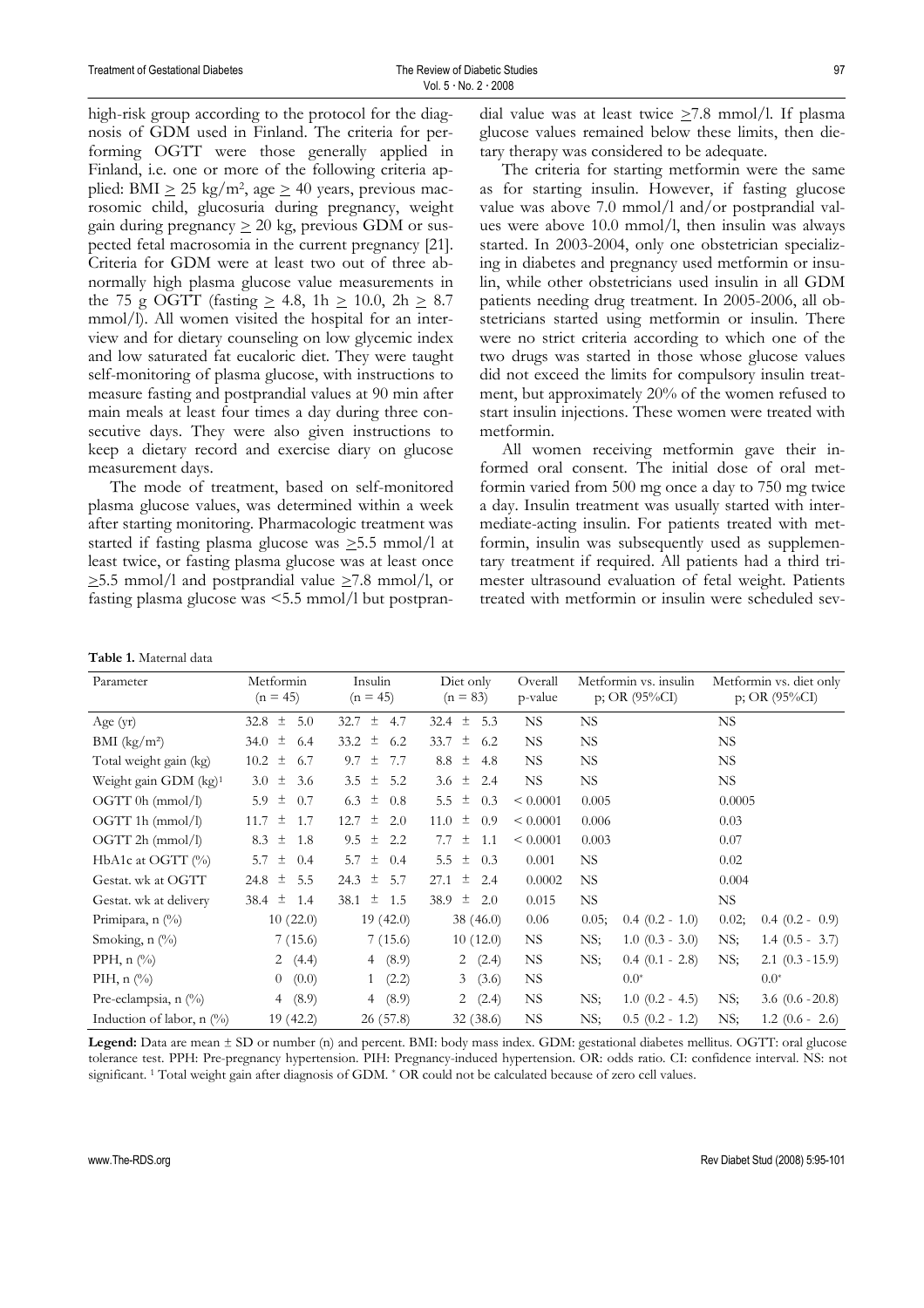eral visits to an obstetrician at the clinic and to a diabetologist, if necessary.

The following pregnancy and neonatal outcomes were recorded: pregnancy-induced hypertension (PIH; blood pressure elevation detected for the first time during pregnancy without proteinuria)[22], preeclampsia (increased blood pressure > 140/90 mmHg accompanied by proteinuria  $> 0.3$  g/24 h)[22], birth weight (grams and SD for gestational weeks), macrosomia (birth weight  $> 4500g$  and/or  $>2$  SD), the incidence of small for gestational age (SGA; birth weight < 2 SD), prematurity (birth < 37 weeks of gestation), Apgar score at the age of 5 min, umbilical artery  $pH \le$ 7.05 and base excess, hypoglycemia (s-gluc < 2.6 mmol/l, measured during the first two hours post partum), hyperbilirubinemia (need for phototherapy), need for intensive care treatment, respiratory distress syndrome (RDS), the mode of delivery (spontaneous, assisted or caesarean section) and shoulder dystocia.

The study was approved by the Turku University Central Hospital Ethics Committee.

#### *Statistical analysis*

A power calculation was performed for two end points, namely birth weight and incidence of hypoglycemia. A two-sided test with 80% power and significance level of 0.05 detected a 258 g mean difference between the groups of 45 metformin and 45 insulin patients. A two-sided test with 80% power and significance level of 0.05 found a 25.9% difference in hypoglycemia incidence between the metformin and the insulin-treated group.

Statistical analyses were performed using SAS software for Windows, version 9.1 (SAS Institute Inc., Cary, NC). The comparisons were made between all three groups (overall test) and pair-wise comparisons were made between mothers treated with metformin and insulin and mothers treated with metformin and diet. Continuous variables were compared between the groups using a linear mixed model, where pairmatching was used as a random effect. Dunnett's method was used for pair-wise comparisons. Condi-

| Table 2. Neonatal data and mode of delivery |  |  |  |  |
|---------------------------------------------|--|--|--|--|
|---------------------------------------------|--|--|--|--|

| Parameter                                           | Metformin<br>$(n = 45)$ | Insulin<br>$(n = 45)$ | Diet only<br>$(n = 83)$ | Overall<br>p-value | Metformin vs. insulin<br>$p$ ; OR (95%CI) |                      | Metformin vs. diet only<br>$p$ ; OR (95%CI) |                     |
|-----------------------------------------------------|-------------------------|-----------------------|-------------------------|--------------------|-------------------------------------------|----------------------|---------------------------------------------|---------------------|
| Birth weight (g)                                    | $3761 \pm 598$          | $3759 \pm 642$        | $3671 \pm 573$          | NS.                | <b>NS</b>                                 |                      | NS.                                         |                     |
| Birth weight (SD-units)                             | $0.7 \pm$<br>1.3        | $0.9 \pm$<br>1.6      | $0.3 \pm$<br>0.9        | 0.08               | <b>NS</b>                                 |                      | NS.                                         |                     |
| Apgar score at 5 min                                | 8.6 $\pm$<br>0.8        | 8.7 $\pm$<br>1.2      | 土<br>8.9<br>0.6         | <b>NS</b>          | <b>NS</b>                                 |                      | NS.                                         |                     |
| UA pH                                               | 7.3 $\pm$<br>0.1        | 7.3 $\pm$<br>0.1      | 7.3 $\pm$<br>0.1        | <b>NS</b>          | NS.                                       |                      | NS.                                         |                     |
| UA base excess<br>(mmol/l)                          | $-2.3 \pm$<br>4.8       | $-3.3 \pm 3.3$        | $-3.1 \pm 2.8$          | NS.                | NS.                                       |                      | NS.                                         |                     |
| Neonate at NICU (days)                              | 2.4 $\pm$<br>8.1        | 土<br>5.7<br>3.9       | $2.8 \pm$<br>7.0        | NS.                | NS                                        |                      | NS.                                         |                     |
| Macrosomia, n (%) <sup>1</sup>                      | 7(15.6)                 | 10(22.2)              | 10(12.0)                | NS.                | NS;                                       | $0.6$ $(0.2 - 1.9)$  | NS.                                         | $1.3(0.5 - 3.6)$    |
| $SGA \, (< 2 SD), n \, (*)$                         | 1 (2.2)                 | 1 (2.2)               | 3(3.6)                  | NS.                | NS;                                       | $1.0$ (0.1 - 16.0)   | NS;                                         | $0.6$ $(0.1 - 5.6)$ |
| UA pH < 7.05, n $\binom{0}{0}$                      | 2 $(4.4)$               | 1 (2.2)               | $\theta$                | NS.                | NS;                                       | $2.0$ $(0.2 - 22.1)$ |                                             | $0.0^*$             |
| Neonates transferred to<br>NICU, $n$ $\binom{0}{0}$ | 19(42.2)                | 28 (62.2)             | 26(31.1)                | 0.01               | 0.08;                                     | $0.5(0.2 - 1.1)$     | NS;                                         | $1.5(0.7 - 3.0)$    |
| Hyperbil., $n \binom{0}{0}^2$                       | 12(26.7)                | 11(24.4)              | 17(20.5)                | NS.                | NS;                                       | $1.1$ $(0.4 - 2.9)$  | NS;                                         | $1.5(0.6 - 3.4)$    |
| Hypoglycemia, $n \frac{(\frac{9}{6})^3}{2}$         | 15(34.1)                | 26(57.8)              | 16(19.3)                | 0.0004             | 0.03;                                     | $0.4$ $(0.2 - 0.9)$  | 0.07;                                       | $2.2$ (0.9 - 5.1)   |
| RDS, $n$ $\left(\frac{9}{0}\right)$                 | 0 (0.0)                 | 1(2.2)                | 2(2.4)                  | NS.                |                                           | $0.0^{*}$            |                                             | $0.0^{*}$           |
| Spontan. delivery, n (%)                            | 27(60.0)                | 30(66.7)              | 62(74.7)                | NS.                | NS;                                       | $0.8$ $(0.3 - 1.8)$  | NS;                                         | $0.5$ $(0.3 - 1.2)$ |
| Assisted delivery, n (%)                            | 5(11.1)                 | 5(11.1)               | 6(7.2)                  | NS.                | NS;                                       | $1.0$ $(0.3 - 3.7)$  | NS:                                         | $1.5(0.4 - 5.1)$    |
| Caesarean section, $n$ (%)                          | 14(31.1)                | 10(22.2)              | 15(18.1)                | <b>NS</b>          | NS;                                       | $1.6$ (0.6 - 4.2)    | NS;                                         | $2.2$ (0.9 - 5.2)   |
| Prematurity, n (%)                                  | 2 $(4.4)$               | 5(11.1)               | 6(7.2)                  | <b>NS</b>          | NS;                                       | $0.4$ $(0.1 - 2.0)$  | NS;                                         | $0.6(0.1 - 2.9)$    |

Legend: Data are mean  $\pm$  SD or number (n) and percent. SD-units: indicate the birth weight deviation from the mean weight of newborn babies at given gestational weeks. UA: Umbilical artery. SGA: small for gestational age. NICU: neonatal intensive care unit. RDS: respiratory distress syndrome. OR: odds ratio. CI: confidence interval. NS: not significant. <sup>1</sup> > 2 SD-units and/or >4500 g. <sup>2</sup> Hyperbilirubinemia (need for phototherapy).  $3 \text{ n} = 44$  in metformin group.  $^*$  OR could not be calculated because of zero cell values.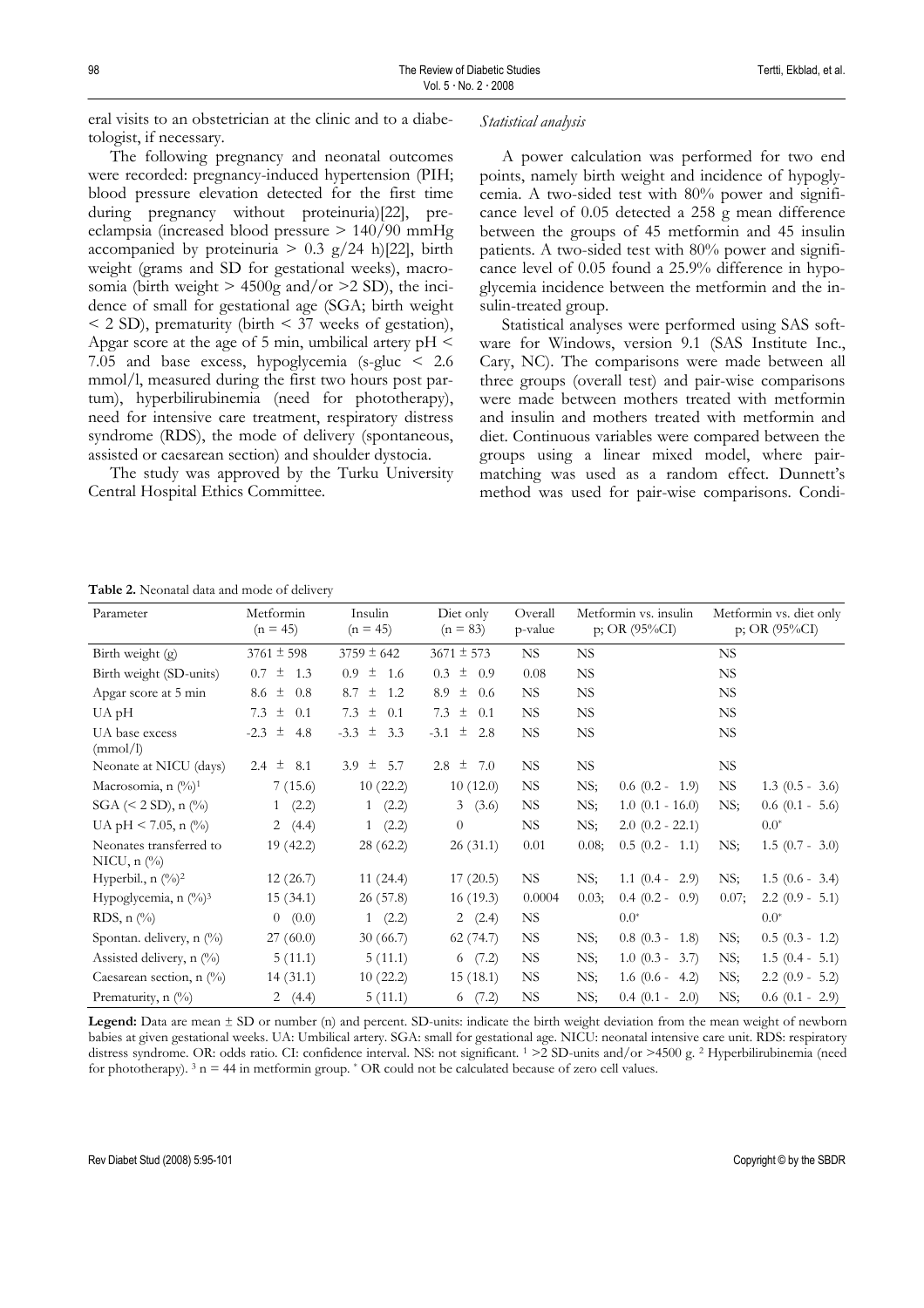tional logistic regression was performed to test the difference in dichotomous variables between the groups. Results were quantified using odds ratios (OR) with their 95% confidence intervals (CI). We considered pvalues lower than 0.05 to be statistically significant.

## **Results**

The metformin dose varied from 500 mg to 2 g a day with a mean dose of 1 g a day. Eight out of 45 patients (18 %) required insulin in addition to metformin to maintain adequate glucose control (fasting glucose < 5.5 mmol/l, postprandial glucose < 7.8 mmol/l). In the insulin-treated group ( $n = 45$ ), 13 patients were treated with short-acting insulin only (Humalog, Lilly, Indianapolis, USA; Actrapid or Novorapid, Novo Nordisk, Bægsevard, Denmark), 9 patients were treated with intermediate-acting insulin (Protaphane, Novo Nordisk) only, and 23 patients were treated with both short- and intermediate-acting insulin. Two patients in the metformin group were treated with oral corticosteroids in the first trimester of pregnancy, one because of asthma and the other because of idiopathic thrombocytopenia. Two patients in the metformin group and one patient in the insulin group had pregnancy-induced cholestasis in the third trimester of their pregnancy.

Table 1 shows maternal data. Glucose values (at 0, 1, 2 h) in OGTT were significantly higher (respective p-values 0.005, 0.006 and 0.003) and the proportion of primiparas was slightly higher (p-value 0.05) in the insulin group than in the metformin group. Compared with the diet only group, fasting and 1-h glucose values in OGTT and HbA1c levels were significantly higher in the metformin group (respective p-values 0.0005, 0.03 and 0.02), whereas gestational weeks at OGTT and the proportion of primiparas were significantly lower (p-values 0.004 and 0.02). There were no statistically significant differences between the metformin and the other groups with respect to maternal age, prepregnancy BMI, total weight gain during pregnancy or after the diagnosis of GDM, smoking, pre-existence of hypertension, PIH or pre-eclampsia. Gestational weeks at birth and the incidence of induction of labor were also similar.

Table 2 shows the neonatal data. The incidence of neonatal hypoglycemia (s-gluc < 2.6 mmol/l) treated with intravenous glucose was significantly higher in insulin-treated patients ( $p = 0.03$ ) compared with those treated with metformin (at our hospital, all the neonates born to diabetic mothers, including those with GDM, are tested for plasma glucose value during the first two hours post partum). There was no significant difference in the proportion of neonates sent to our neonatal intensive care unit (NICU) and no difference in the number of treatment days at NICU. There were also no statistically significant differences between the groups in relation to birth weight (grams or SD in gestational weeks), incidence of macrosomia or SGA, Apgar score at 5 min, asphyxia (umbilical artery  $pH \leq$ 7.05), base excess in umbilical artery and neonatal hyperbilirubinemia needing phototherapy.

Three neonates had respiratory distress syndrome. All these neonates were born prematurely, at gestational weeks 30, 33 and 36, and none of their mothers belonged to the metformin group. No shoulder dystocia was detected in this study, but there were two clavicle fractures of the newborn, one in the metformin group and one in the insulin group, and one Erb's paresis in the insulin group. There were no differences between the groups in the proportion of mothers undergoing the different modes of delivery (spontaneous, assisted or caesarean section).

No significant differences were found in other neonatal outcome data between the metformin group and the diet only group and all findings were similar between the groups when patients treated with metformin in combination with insulin were excluded from the metformin group. There was one child in the metformin group, who had trisomy. This child died at the age of two months. No intrauterine deaths occurred. Thirteen patients gave birth prematurely  $\approx 37$ weeks of gestational age): two in the metformin group  $(4.4 \%)$ , gestational ages 35 and 36 weeks), five in insulin group  $(11.1 \degree\%$ , gestational ages 34, 35 and 36 weeks), and six in the diet only group (7.2 %, gestational ages 30 to 36 weeks).

## **Discussion**

We found significantly fewer neonates with hypoglycemia during the first two hours post partum in the metformin-treated group compared with the insulintreated group ( $p = 0.03$ ), whereas no difference in this respect was observed between the metformin and the diet only group. There was no significant difference in birth weight or neonate macrosomia between the three groups. Furthermore the rate of pre-eclampsia, caesarean section or neonatal RDS was similar in all three groups. These data are consistent with observations in PCOS patients treated with metformin [1, 23], but are inconsistent with the results obtained by Hellmuth *et al*. in a combined cohort of GDM and T2DM mothers [18]. In the latter study, increased rates of preeclampsia and perinatal loss were observed in mothers treated with metformin.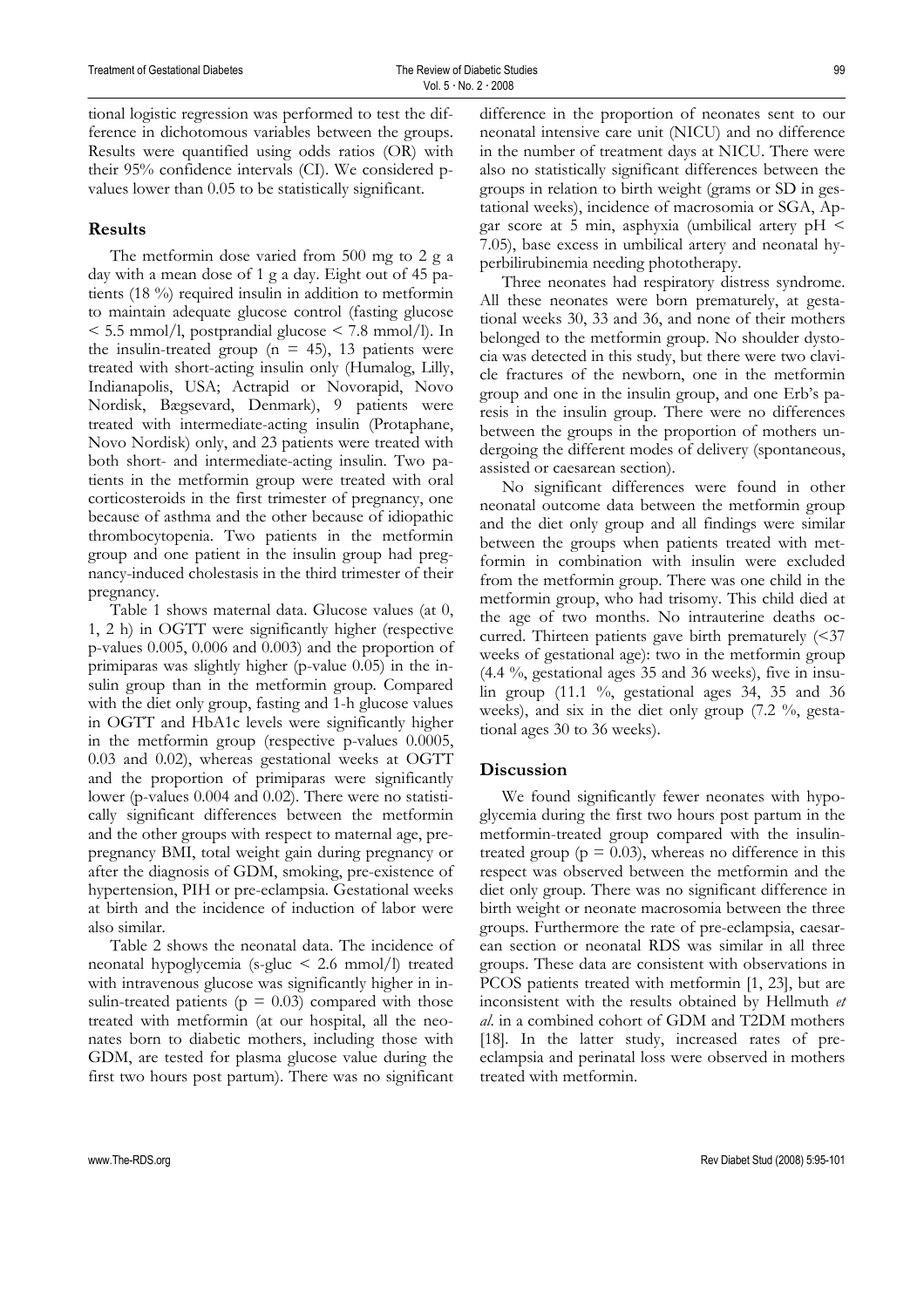A common problem in retrospective studies is that control groups are inadequately matched, as was the case in the study performed by Hellmuth *et al*. [18]. The metformin group had other increased risk factors for pre-eclampsia unrelated to metformin use, i.e. they were older and more obese. In addition, their antihyperglycemic medication was started seven weeks later than in the women treated with insulin. To our knowledge, our study is the first retrospective casecontrol study where control patients for metformin patients were matched for pre-pregnancy BMI and age. As a consequence, there were no significant differences in BMI or age of the patients between the groups. However, in the insulin group, the disturbance in glucose metabolism was slightly more severe according to the glucose values obtained in the diagnostic OGTT. This difference in maternal hyperglycemia, which may have also prevailed during delivery, may explain the higher rate of neonatal hypoglycemia in this group.

Until May 2008, only one small randomized study comparing metformin to insulin in GDM patients had been published [19]. In this study, patients' BMI, which may influence maternal and neonatal outcomes, differed significantly between the groups. Very recently, a larger prospective randomized study comparing metformin and insulin in the treatment of GDM was published. No differences were found in the composite endpoint of neonatal complications or birth weight, but the rate of preterm delivery was higher in metformin-treated mothers [20]. In our study, the incidence of preterm delivery was very low, but the study was not powered to detect differences in prematurity. In the study by Rowan *et al*., the rate of overall neonatal hypoglycemia was similar but the rate of severe hy-

#### ■ **References**

- 1. **Glueck C, Goldenberg N, Streicher P, Wang P.** Metformin and gestational diabetes mellitus. *Curr Diabet Rep* 2003. 3:303- 312.
- 2. **Kjos S, Buchanan T.** Gestational diabetes mellitus. *N Engl J Med* 1999. 341(23):1749-1754.
- 3. **Jovanovic L, Pettitt D.** Gestational diabetes mellitus. *JAMA* 2001. 286:2516-2518.
- 4. **Ben-Haroush A, Yogev Y, Hod M.** Epidemiology of gestational diabetes mellitus and its association with type 2 diabetes. *Diabet Med* 2004. 21:103-113.
- 5. **Kim C, Newton K, Knopp R.** Gestational diabetes and the incidence of type 2 diabetes. *Diabetes Care* 2002. 25:1862-1868.
- 6. **Crowther C, Hiller J, Moss J, McPhee A, Jeffries W, Robinson J.** Effect of treatment of gestational diabetes mellitus on pregnancy outcomes. *N Engl J Med* 2005. 352:2477-2486.
- 7. **Langer O***.* Is normoglycemia the correct treshold to prevent complications in the pregnant diabetic patient? *Diabet Rev* 1996.

poglycemia was lower in the metformin group compared to the insulin group [20]. Consistent with this result, the incidence of neonatal hypoglycemia was higher in insulin treated patients in our study. The caesarean section rate was not reported by Rowan *et al*. [20]. In our study, there was no difference in caesarean section rate between the metformin and the insulin group. The need for supplemental insulin was more frequent (46%) in the study by Rowan *et al*. than in our study (18%).

The limitation of our study lies in the selection and assignment of patients. Our study was not randomized and it is probable that insulin-treated patients were slightly more hyperglycemic than metformin-treated patients as judged by the glucose values in diagnostic OGTT. We had no strict criteria for assigning patients to metformin or insulin among those whose selfmonitored glucose values did not exceed the limits for compulsory insulin treatment (fasting glucose above 7.0mmol/l or postprandial glucose above 10.0 mmol/l). The study had limited power to detect differences in many of the outcome variables, especially in those with low incidence.

## **Conclusions**

We conclude that metformin appears to be effective in the treatment of GDM patients and does not seem to be associated with higher risks for maternal or neonatal complications compared with insulin. However, further sufficiently powered and randomized clinical studies are still needed, including long-term follow-up of children, in order to determine the role of metformin as an alternative treatment to insulin in GDM patients.

#### 4:2-10.

- 8. **Langer O.** From educated guess to accepted practice: the use of oral antidiabetic agents in pregnancy. *Clin Obst Gyn* 2007. 4:959-971.
- 9. **United Kingdom Prospective Diabetes Study Group (OKPDS) 13.** Relative efficacy of randomly allocated diet, sulphonylurea, insulin, or metformin in patients with newly diagnosed non-insulin dependent diabetes followed for three years. *BMJ* 1995. 310(6972):83-88.
- 10. **Kirpichinikov D, McFarlane S, Sowers J.** Metformin: an update. *Ann Intern Med* 2002. 137:25-33.
- 11. **McCarthy E, Walker S, McLachlan K, Boyle J, Permezel M.** Metformin in obstetric and gynaecologic practice: a review. *Obst Gyn Surv* 2004. 59:118-127.
- 12. **Nanovskaya T, Nekhayeva I, Partikeeva S, Hankins G,**  Ahmed M. Transfer of metformin across the dually perfused human placental lobule. *Am J Obst Gyn* 2006. 195:1081-1085.
- 13. **Kovo M, Haroutiunian S, Feldman N, Hoffman A, Glezerman M.** Determination of metformin transfer across the